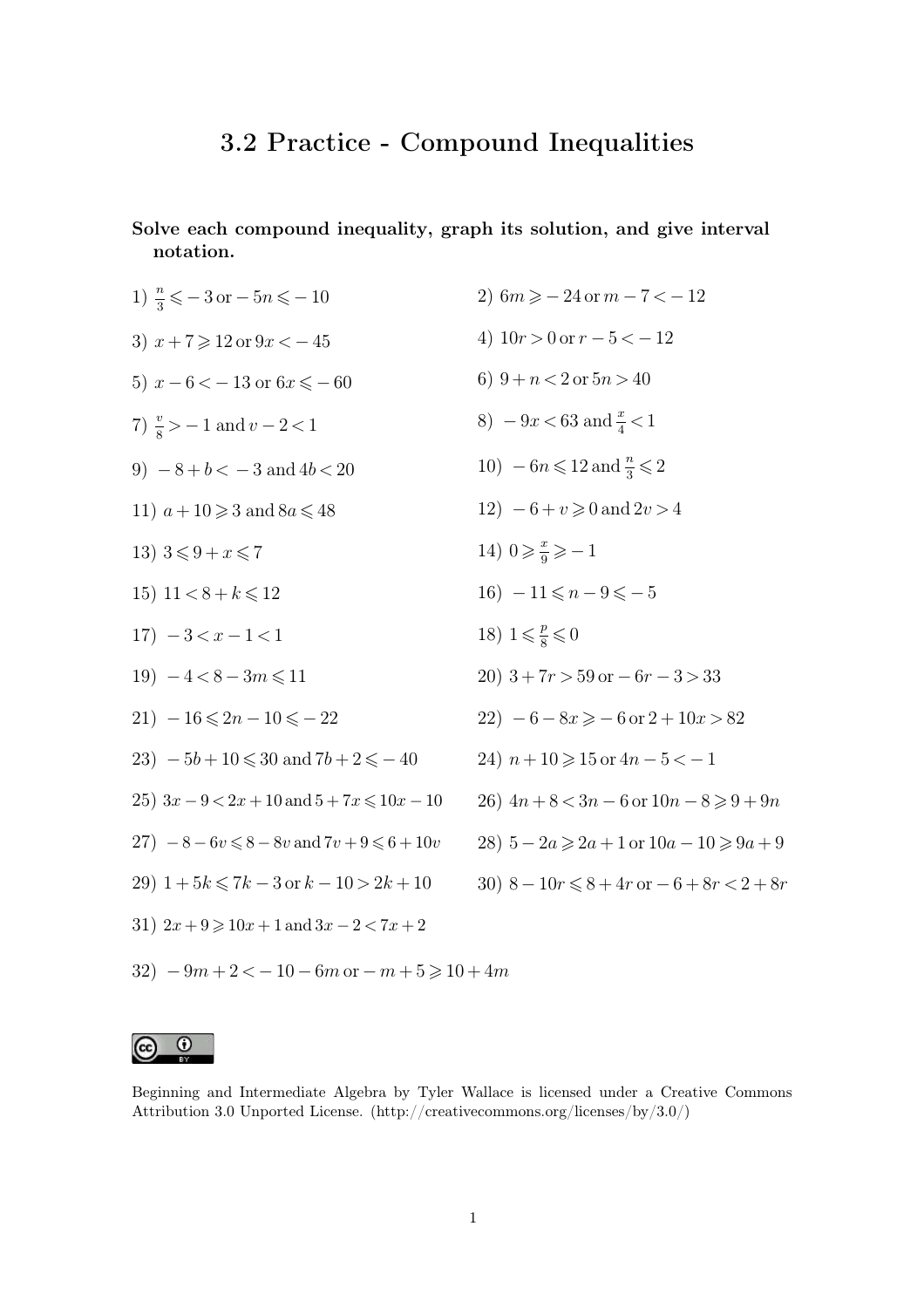Answers - Compound Inequalities

1) 
$$
n \le -9
$$
 or  $n \ge 2: (-\infty, -9] \cup [2, \infty)$   
\n2)  $m \ge -4$  or  $m < -5 : (-\infty, -5) \cup [-4, \infty)$   
\n3)  $x \ge 5$  or  $x < -5 : (-\infty, -5) \cup [5, \infty)$   
\n4)  $r > 0$  or  $r < -7 : (-\infty, -7)$ ,  $\cup (0, \infty)$   
\n5)  $x < -7 : (-\infty, -7)$   
\n6)  $n < -7$  or  $n > 8 : (-\infty, -7)$ ,  $\cup (8, \infty)$   
\n7)  $-8 < v < 3 : (-8, 3)$   
\n8)  $-7 < x < 4 : (-7, 4)$   
\n9)  $b < 5 : (-\infty, 5)$   
\n10)  $-2 \le n \le 6 : [-2, 6]$   
\n11)  $-7 \le a \le 6 : [-7, 6]$   
\n12)  $v \ge 6 : [6, \infty)$   
\n13)  $-6 \le x \le -2 : [-6, -2]$   
\n14)  $-9 \le x \le 0 : [-9, 0]$   
\n15)  $3 < k \le 4 : (3, 4]$   
\n16)  $-2 \le n \le 4 : [-2, 4]$   
\n17)  $-2 < x < 2 : (-2, 2)$   
\n18) Nosolution :  $\oslash$   
\n19)  $-1 \le m < 4 : [-1, 4)$   
\n20)  $r > 8$  or  $r < -6 : (-\infty, -6) \cup (8, \infty)$   
\n21) Nosolution :  $\oslash$   
\n22)  $x \le 0$  or  $x > 8 : (-\infty, 0] \cup (8, \infty)$   
\n23) Nosolution :  $\oslash$   
\n24)  $n \ge 5$  or  $n < 1 : (-\infty, 1) \cup [5, \infty)$   
\n25)  $5 \le x < 19 : [5, 19)$   
\n26)  $n < -14$  or  $n \ge 17 : (-\$